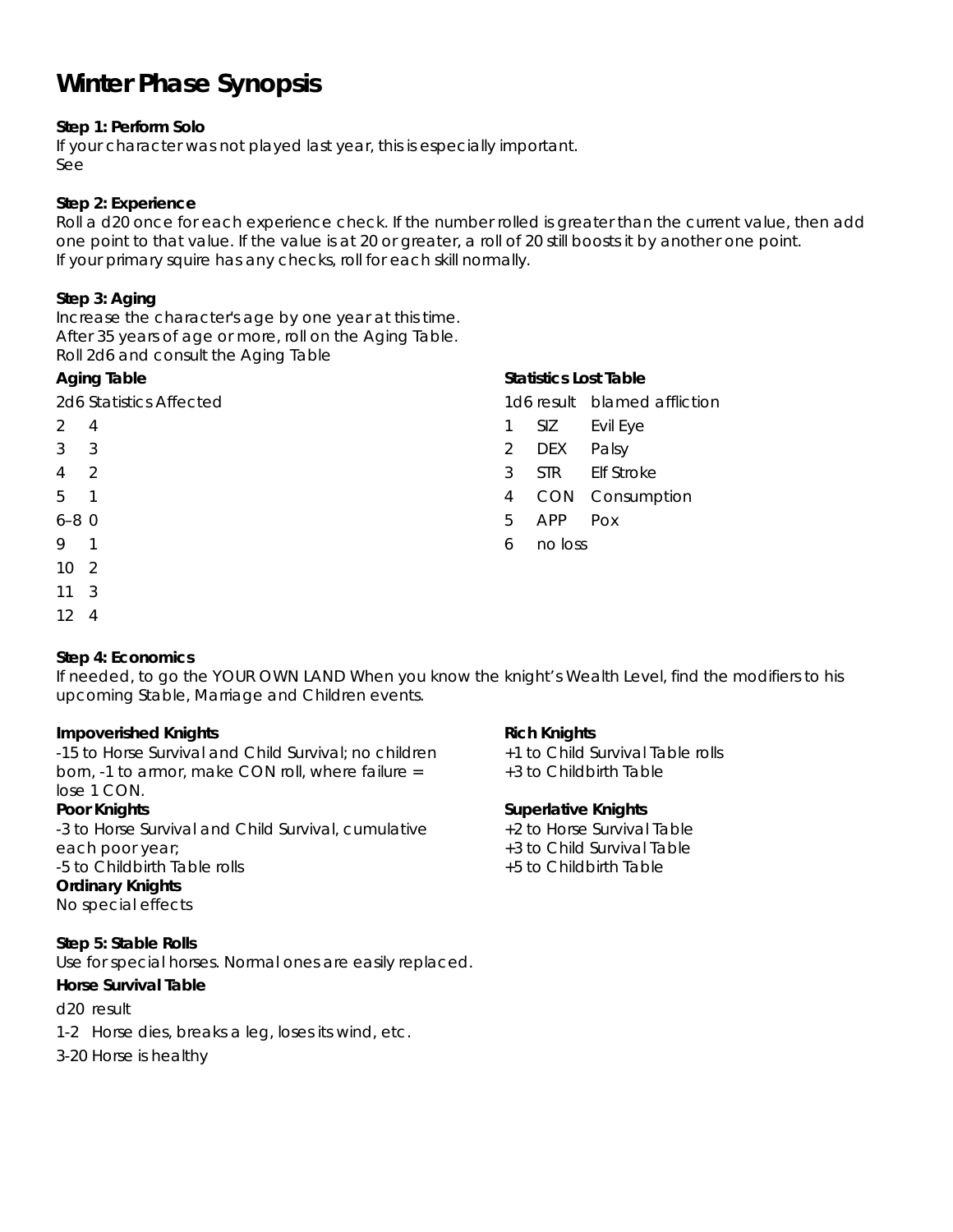## **Step 6: Marriage (Optional)**

Marriage requires the agreement of the bride's caretaker, whether father, brother or warden. Wealthier heiresses have less freedom than ordinary ones since their fate involves economic opportunities. The woman has no final say in the choice of her husband, save for that granted by familial affections. Love is irrelevant—this is a business agreement between two families.

### **Marriage below Character's Class**

Roll Loyalty (Lord). Success = permission to wed. Dowry =  $1d6 f$ , Glory =  $10$ 

#### **Marriage within Character's Class**

Roll Courtesy. Success = either: a. Roll on the Random Marriage Table; OR, wait a year, and get +1 on the eventual Random Marriage Table result.

#### **Random Marriage Table**

d20 Glory dowry 01-04 10 no holding, 1d3+6 £. goods 05-07 25 1 manor, 1d6 £. goods 08-17 50 1 manor, 1d6+3 £. goods 18-19 100 2 manors, 1d6+6 £. goods 20 250 2 manors, 2d6+6 £. goods

### **7. Children**

Go to New Childbirth Tables

# **Child Survival Table**

- d20 result
- 1-2 Child dies
- 3-10 Child is sick, but lives
- 11-20 Child lives

# **8. Family Events**

#### **Family Events Table**

- d20 result
- 1-2 death in family\*
- 3-7 marriage in family\*
- 8-12 birth in family
- 13-15 missing, may be lost
- 16-18 no event
- 19-20 scandal in family\*
	- Indicates roll on Family Member Table (below) to find person affected. If the result is ridiculous, like your mother remarrying when your father is alive, reroll.

#### **Family Member Table**

- d20 person
- 1-3 Father
- 4-6 Mother
- 7-11 Brother
- 12-15 Sister
- 16 Uncle
- 17 Aunt
- 18 Grandfather (even on d6) or Grandmother (odd on d6)
- 19-20 Cousin